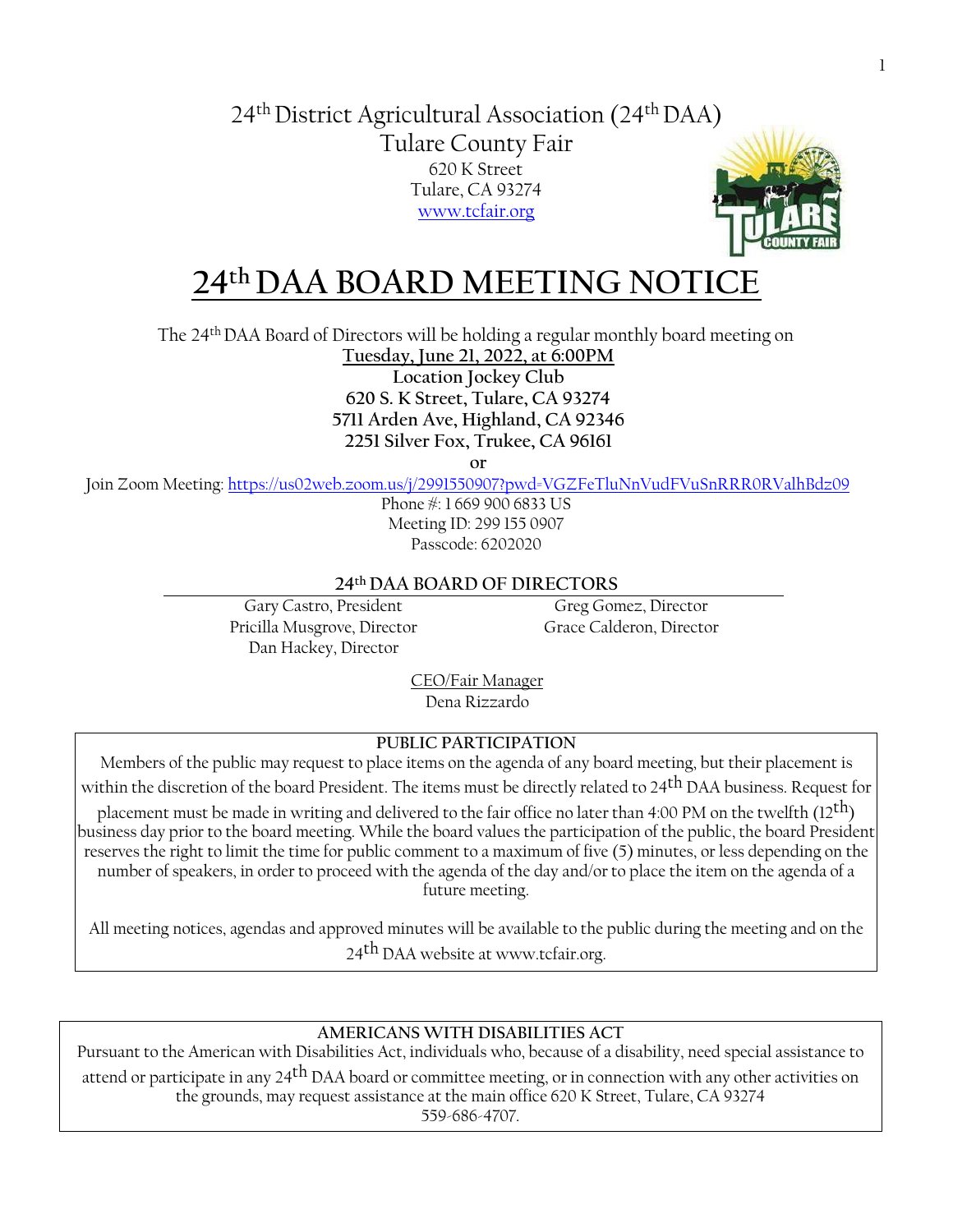#### **1. CALL TO ORDER:** President Castro

All matters noticed on this agenda may be considered for action. Items listed on this agenda may be considered in any order, at the direction of the chairperson. Any item not so noticed will not be considered or discussed. This agenda, and all notices required by the California Bagley-Keene Open Meeting Act, are available on the internet at: [www.tcfair.org.](http://www.tcfair.org/)

#### **2. ROLL CALL OF DIRECTORS:**

**3. DECLARATION OF QUORUM (minimum of five directors must bepresent):**

#### **4. INTRODUCTION OF GUESTS AND STAFF:**

#### **5. PUBLIC COMMENT (for items not listed on the agenda):**

Speakers are allotted five (5) minutes. Speaker's time may be modified based on the number of public speakers. No speaker may cede their time to another speaker. Public comments on agenda items will be accepted during the meeting as items are addressed. Public comment on issues NOT on the current Agenda is allowed. However, no debate by the Board shall be permitted on such public comments and no action will be taken on such public comment items at this time, as law requires formal public notice prior to any action on a docket item.

- **6. CLOSED SESSION:** The Board authorized to meet in Closed Session for the purpose ofconsidering:
	- a. Pending Litigation-Personnel (Gov. Code § 11126 (e)(1))
	- b. Pending Litigation-Foundation (Gov. Code § 11126 (e)(1))
- **7. RECONVENE INTO OPEN SESSION**: Report any action taken in closed session.

#### **8. CONSENT CALENDAR (Discussion/Action by Board):**

The items on the Consent Calendar will be enacted in accordance with recommended action under one motion unless trailed from the Consent Calendar by the Board. Any member wishing to trail an item from the Consent Calendar should notify the CEO prior to the meeting. Trailed items will be considered after the motion to approve the Consent Calendar.

- a. May 17, 2022, Board Meeting Minutes
- b. Contracts for May 2022
- c. Cash Disbursements for May 2022
- d. Current Finance Report

#### **9. BUSINESS REPORT & INFORMATION (Informational/Action by Board):**

- a. CDFA Performance Audit Update #20-010 & 24th DAA
- b. San Joaquin Valley Unified Air Pollution Control District Public Benefits Grant Program
	- i. Funding Agreement G119952-A1
	- ii. Funding Agreement G119953-A1
	- iii. Funding Agreement G119954-A1
	- iv. Funding Agreement G119956-A1
	- v. Funding Agreement G119958-A1

#### **10. CORRESPONDENCE (Informational)**

a. CDFA May 12, 2022, Remaining Funds Letter \$61, 000

#### **11. COMMITTEE REPORTS (Informational):**

- a. Junior Livestock Auction-Update
- b. Junior Fair Board
	- i. Application Due Date June 15<sup>th</sup><br>ii. Interviews Iune 20th
	- Interviews June 20th

#### **12. FAIR REPORT (Informational):**

a. 2022 Fair- Progress Report